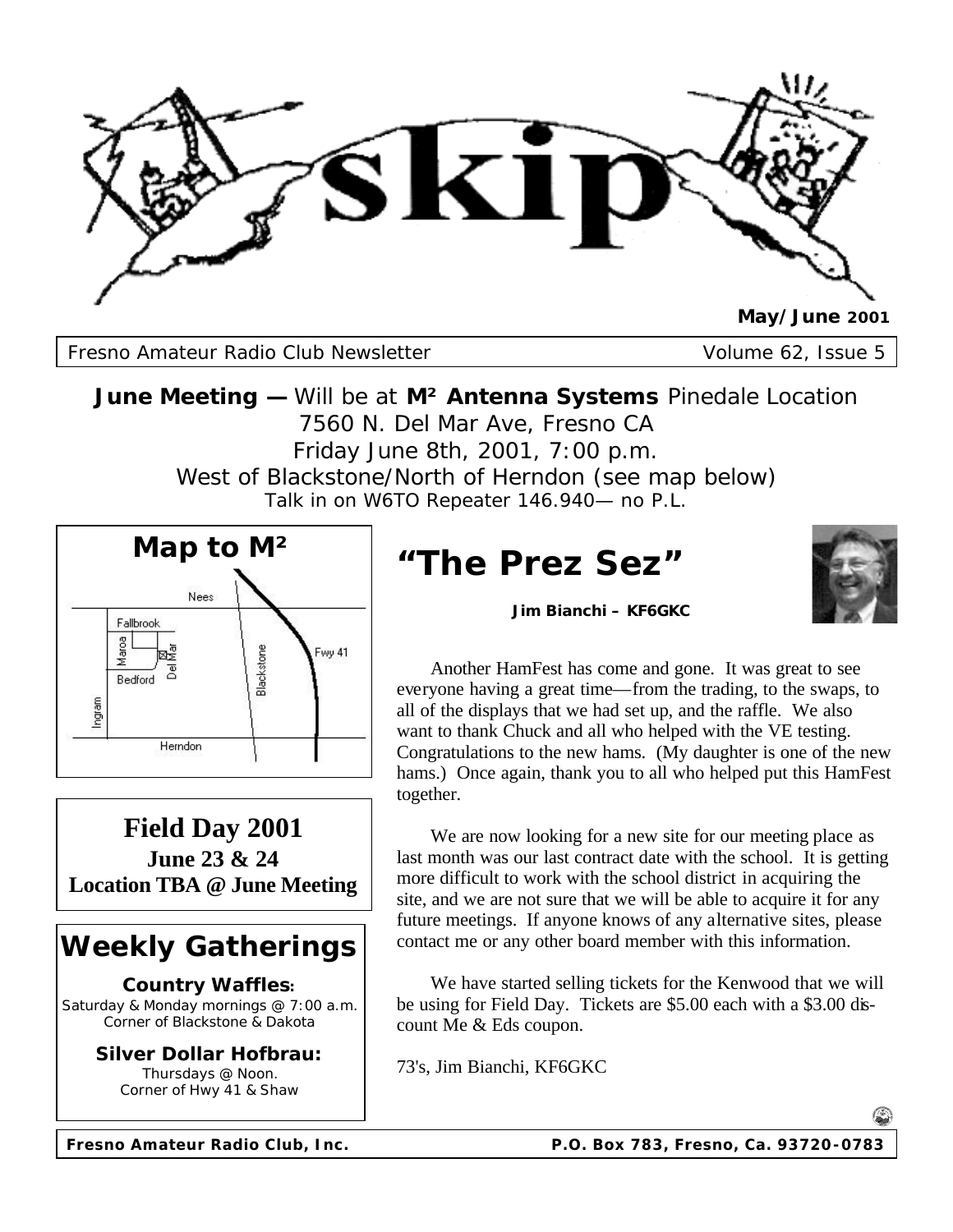### **Board of Directors**

| <b>President:</b>      | Jim Bianchi KF6GKC<br>$(559)$ 432-5517<br>diamondiames@earthlink.net |
|------------------------|----------------------------------------------------------------------|
| <b>Vice-President:</b> | Harold Reeks KF6CL<br>$(559)$ 224-0288                               |
| Secretary:             | Jim Haynes W6PXM<br>$(559)$ 294-8390<br>w6pxm@pacbell.net            |
| Treasurer:             | Ken Griffin WA6HII<br>$(559)$ 292-4811<br>keng@qnis.net              |
|                        |                                                                      |

| $\frac{1}{2}$                         |  |  |
|---------------------------------------|--|--|
|                                       |  |  |
|                                       |  |  |
|                                       |  |  |
|                                       |  |  |
|                                       |  |  |
| Brandon Bianchi KE6THG (559) 432-5517 |  |  |

# **Club Contacts**

| Papers & Cans Collections Contact:            |                  |  |  |  |
|-----------------------------------------------|------------------|--|--|--|
| John Prichett W6JWK                           | $(559)$ 222-6793 |  |  |  |
| Educational, Public Service & Events Contact: |                  |  |  |  |
| Jimmie Wakefield W6PSQ (559) 227-1057         |                  |  |  |  |
| <b>Membership Contact:</b>                    |                  |  |  |  |
| Ken Griffin WA6HII                            | $(559)$ 292-4811 |  |  |  |
| <b>SKIP Editors:</b>                          |                  |  |  |  |
| Barbara Powell-Quillin KF6KDC                 |                  |  |  |  |
| Rob Mavis KF6YLR                              | $(559)$ 227-6243 |  |  |  |
| <b>Technical Services:</b>                    |                  |  |  |  |
| Ken Holden WA6OIB                             | $(559)$ 323-6753 |  |  |  |
|                                               |                  |  |  |  |

# **Worldradio**

Subscribe or renew through FARC. Make check out to F.A.R.C. mail with Worldradio form to: F.A.R.C. PO Box 783, Fresno, CA 93712 The club benefits with each one processed

### **Treasurer's Report**

05/31/2001

#### **For the period of 01/01/2001 to 05/31/2001**

| (Including Savings interest of \$11.15) |  |
|-----------------------------------------|--|
|                                         |  |

#### Balances at end of Period:

| Total Cash 12/31/2000\$6,345.25 |  |
|---------------------------------|--|

#### **Papers and Cans Year to 3/21/2001**

| Paper: (1 Load 5,153 lbs) \$313.74 |  |
|------------------------------------|--|
|                                    |  |

### **Membership F.A.R.C. Membership 12/31/2000**

### **ARRL**

Renew your membership or join the ARRL through the FARC treasury. The Club benefits with each membership. Send completed ARRL membership form with payment made out to F.A.R.C. to:

### F. A. R. C.

P.O. Box 783 Fresno, CA 93712

Memberships received will be grouped and forwarded with a check from the club. FARC receives an instant rebate or discount on ARRL memberships processed in this manner. No Applications will be delayed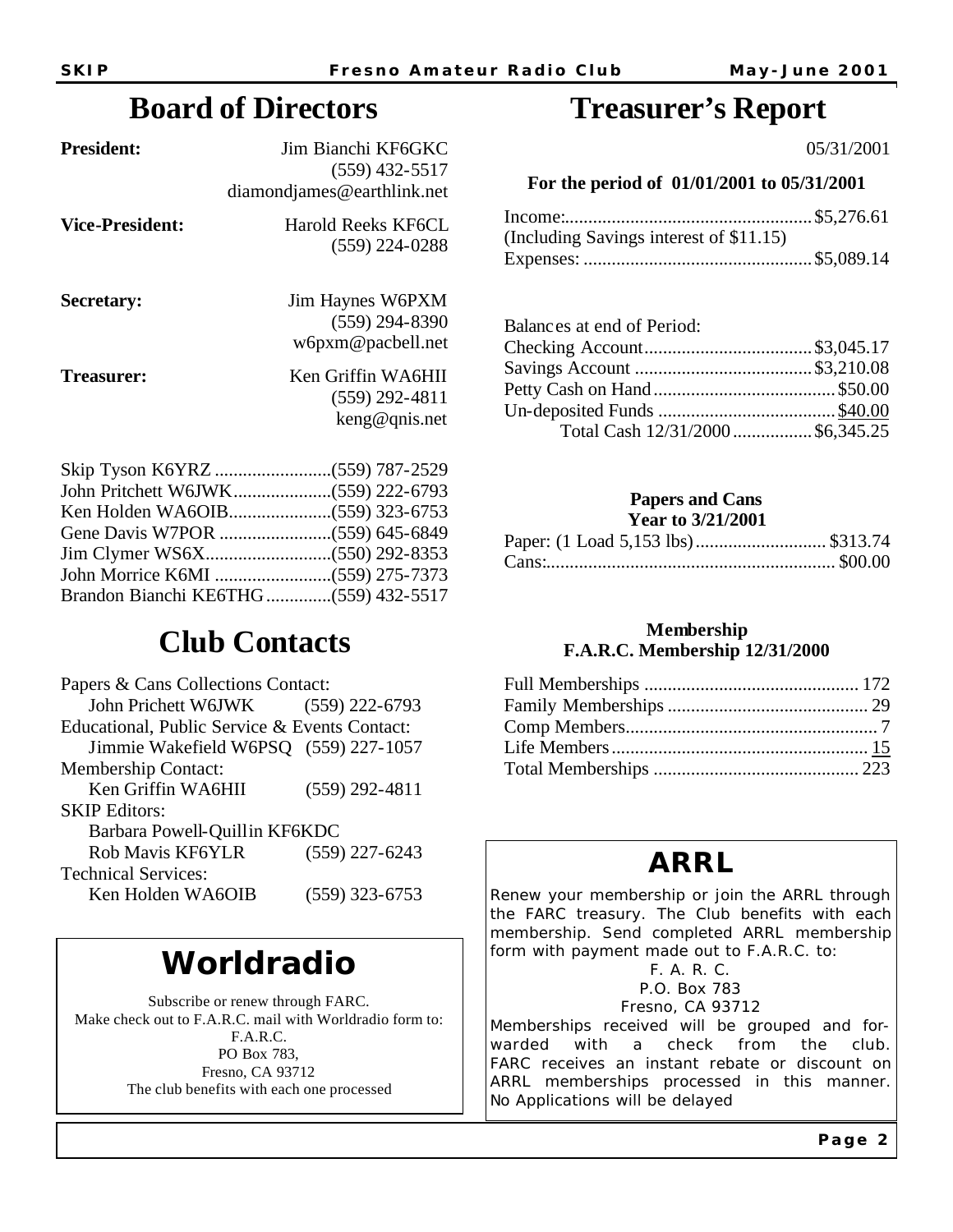### **Club Meeting Locations**

It appears, at this time, The Club may have a new meeting location that will take us through the rest of the year. Gene DavisW7POR and Kimberly Davis KF6ZSW have been in touch with a facility and it is looking very promising. Kimberly is doing the negotiating Gene is communicating with the club officers and everyone is very pleased with the their efforts.

Attend the next Club meeting at M2 Friday June 8<sup>th</sup> and get an update.

73 KEN WA6HII.



Image from 2001 Hamfest—Food!

# **May Birthdays**

| KQ6AF  | ROBERT PETERSON          |
|--------|--------------------------|
| AC6FD  | <b>EDMUND COTTERS</b>    |
| KG6FGK | <b>EDWARD COATS</b>      |
| KD6HIA | <b>ED ANKNEY</b>         |
| KA6J   | <b>JIM HAYNES</b>        |
| KB6JAO | <b>BOB NIGG</b>          |
| W6JWK  | <b>JOHN PRITCHET</b>     |
| KB6KGH | DAN GATHRIGHT            |
| KR6KR  | <b>CHARLES PERKINS</b>   |
| KA6LAC | <b>KEITH GRAVES</b>      |
| KC6LPL | <b>ED CUTLER</b>         |
| W6MRP  | <b>HAROLD PETERSON</b>   |
| WA6PRE | <b>MARSHALL HINCKLEY</b> |
| WB6QDN | RODNEY BENSON            |
| KQ6TG  | <b>GORDON KEETON</b>     |
| W7WP   | ALFRED CONSTABLE         |
| AC6WS  | <b>LEE RHOY</b>          |
| AJ6X   | <b>DON BURR</b>          |
| KF6YLR | ROBERT MAVIS             |
| K6ZNJ  | GREG GLEICHWEIT          |
|        |                          |

### **2001 Runs/Races**

 The Pro Race Group of Fresno has asked the Fresno Amateur Radio Club to help out with ten races this summer. We have been asked to help them with the communications, as well as health and welfare for the runners in the events.

 The events this summer are: June 2001 10 Madera Ranchos Kiwanis Cross The River Run 10k July 2001 28 3rd Annual Komen Fresno Race for the Cure Run 5k August 2001 18 North Blackstone Lions Club Run10k 25 Brian Sturgeon Run 4 miles Sept. 2001 16 16th Annual Shinzen Run 5 miles 22 Sandy Clark Memorial Run 4 miles 29 Run to Read 4 miles

 These events can give you a chance to try out new skills, and equipment as well as just being fun to do. As Amateur Radio Operators it gives us a chance to socialize with the public and familiarize them with the hobby, and the Fresno Amateur Radio Club.

 These events will be announced on the Sunday Night Net, as well as the Brown Sugar Net Wednesday nights. If you would like to participate in these events please call; Bob Randel, W6LVH on the W6TO Repeater, or call Bob at 559-264- 2356. I am in and out of the office a lot so please leave voice mail if I don't answer and I will get back to you.

# **June Birthdays**

KG6ALF RANDY ORPE KG6ALG PHILLIP COVER K6CME JACK PRUITT W6CSK BENNY A WILLIAMS WD6FRS HENRY FRY KE6FUR LARRY FLAMING KF6GKC JAMES BIANCHI KD6HIF JIM KELLOGG KF6LXB TERRY HORAK WA6PTG JAMES WILCOX W6SAY EUGENE LAI KA6Y RICK FORNES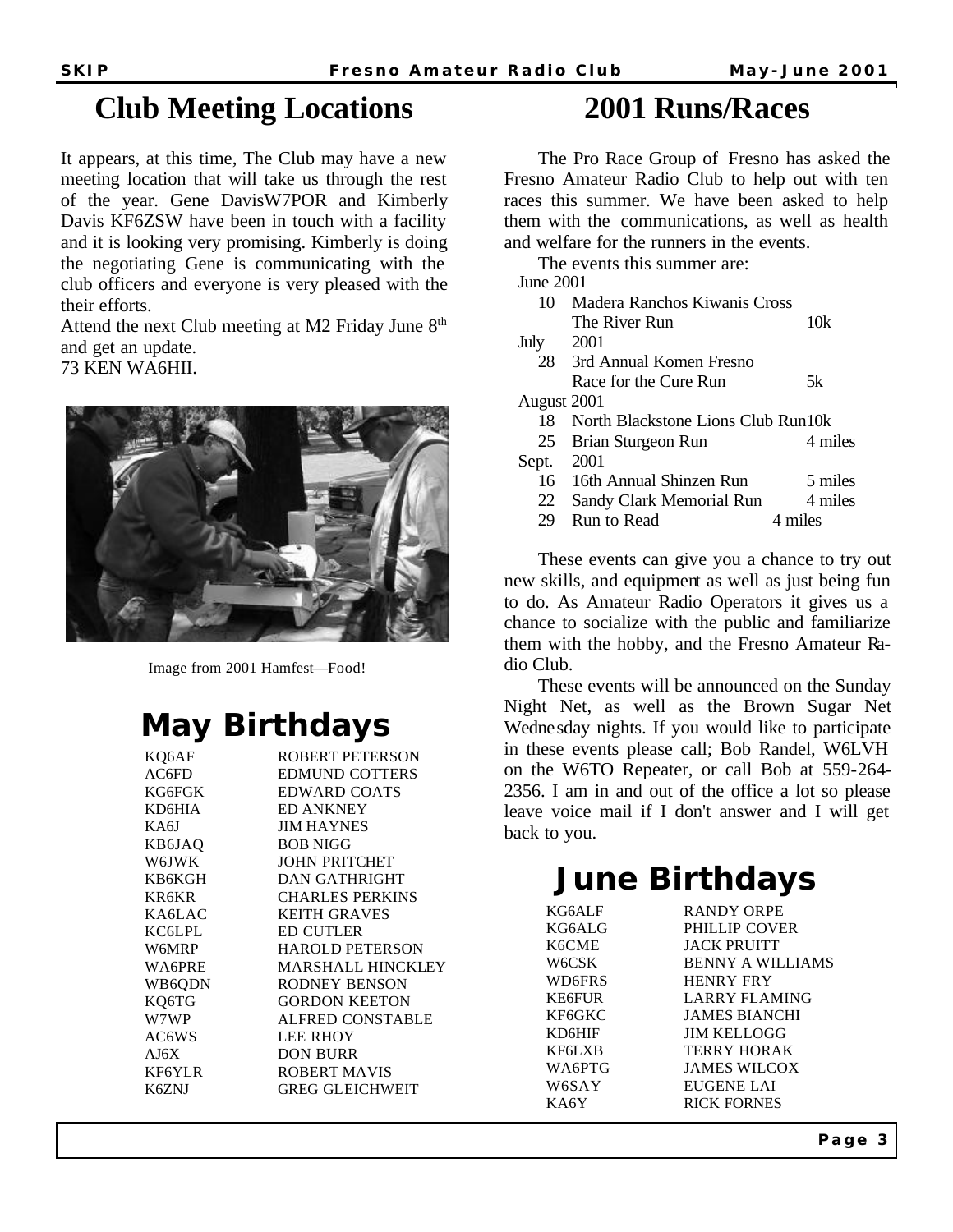### **VE Corner**

Amateur Radio VE Exams in Fresno Unlicensed thru Extra Class Fresno Amateur Radio Club – A.R.R.L. VEC

Exams for all Amateur license classes will be conducted on the following dates in Fresno, California. All exams are given on Sunday and Begin at 1:00 P.M.

> August 19 November 18

Theory Exams are multiple choice. Code Exam is fill in the blank.

**Location:** Seventh Day Adventist Central Church, 2980 East Yale, Fresno California 93703. One block south of Clinton and one block west of First Street, southwest corner of Yale and Orchard. Watch for signs.

**Directions:** From Hwy 99, take Clinton Ave. exit east four miles to First St., turn right (South), one block right on Yale, one block. Look for Signs.

From Highway 41, take Shields Ave exit, turn right (East), 1 mile to First St., turn right, continue one block past Clinton, right on Yale to Orchard. Look for Signs.

**Bring:** Two ID's, one with photo. Taxpayer ID Number (Social Security Number) or ULS registration number. Fee is \$10.00 per test session. Original copy of Amateur License and CSCE's if upgrading.

Talk in on W6TO/R 146.94/64 repeater.

Walk-in's only, no pre-registration.

More info contact Chuck, W6DPD, 559-431-2038



Image from 2001 Hamfest—Testing Session

### **ARRL News**

*The ARRL Letter, June 1, 2001*

 Kid's Day is just around the corner: On June 16, 1800 to 2400 UTC, kids of all ages are invited to experience ham radio during Kid's Day. Amateurs are encouraged to invite youngsters into their shack to enjoy the fun. Kid's Day began in 1994 with a one-hour program created by the Boring Amateur Radio Club in Boring, Oregon. The youngsters exchanged names and their favorite colors. Forty kids participated. Last year, more than 1000 took part in the event, now sponsored by ARRL. There's no limit on operating time. The suggested exchange is name, age, location and favorite color. You may work the same station again if the operator has changed. Call "CQ Kid's Day." Complete information is on the ARRL Web site, http://www.arrl.org/FandES/ ead/kd-rules.html and in the June issue of QST, p 48.

 BBC to drop North American short-wave transmissions: The BBC World Service says it's eliminating its English short-wave transmissions to North America, Australia, New Zealand and the Pacific Islands on July 1. "The Beeb" says it will focus its delivery in English via its FM and medium-wave"re-broadcasting partnerships," together with 24-hour on-line audio service. "We know that our listeners have migrated away from short-wave and are now accessing us on FM, via the Internet and also in some areas on satellite, cable and on mobile devices," the BBC said. "In the US, three times as many people listen to us on FM as on short-wave, and one and a half million users access on-line each month." The BBC says the money saved by closing short-wave transmissions to North America will go towards funding its investment in future technologies. It's been reported that the move will save the BBC some \$700,000 a year.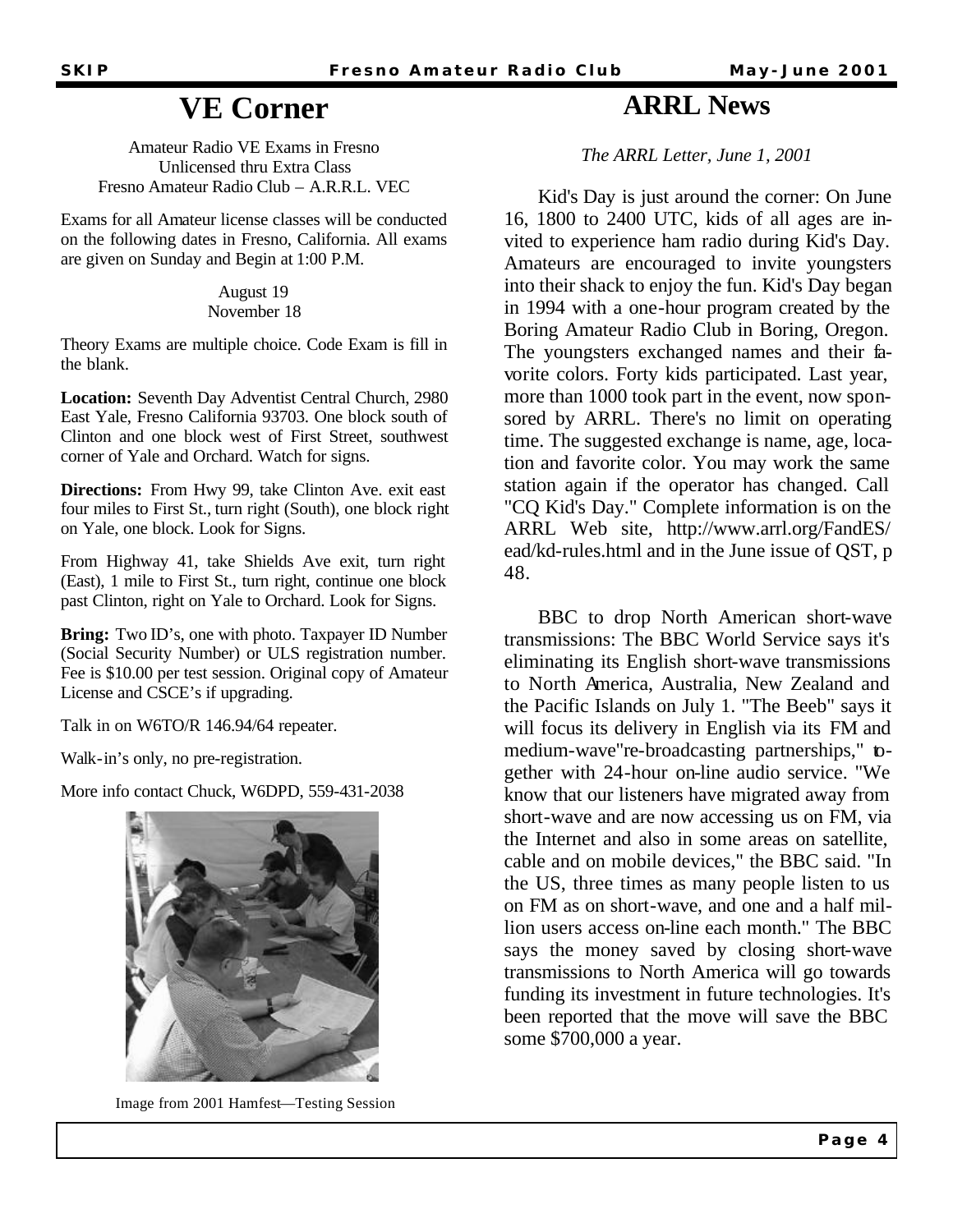### **Local Nets**

#### **Sunday:**

| $7:00$ pm          | 146.940 | $+$            |       | Fresno ARC          |
|--------------------|---------|----------------|-------|---------------------|
| 8:00 <sub>pm</sub> | 146.910 |                |       | Kern County         |
| <b>Monday:</b>     |         |                |       |                     |
| $7:00$ pm          | 224.900 |                | 156.7 | Condor              |
|                    | 224.600 |                | 156.7 | Condor              |
| 8:00 <sub>pm</sub> | 147.150 | $^{+}$         |       | <b>Fresno RACES</b> |
| Tuesday:           |         |                |       |                     |
| 7:00pm             | 147.180 | $+$            |       | Madera ARC          |
| 7:30 <sub>pm</sub> | 146.880 | $\overline{a}$ | 103.5 | Tulare Co. ARC      |
| 7:30 <sub>pm</sub> | 147.030 | $+$            | 100.0 | <b>Turlock ARC</b>  |
| <b>Wednesday:</b>  |         |                |       |                     |
| 7:00 <sub>pm</sub> | 146.940 |                |       | <b>Brown Sugar</b>  |
| 7:00 <sub>pm</sub> | 147.330 | $+$            | 100.0 | <b>Kings ARC</b>    |
|                    | 147.240 | $+$            | 100.0 |                     |
|                    | 145.110 | $\overline{a}$ | 100.0 |                     |
|                    | 224.440 |                | 100.0 |                     |
|                    | 441.900 | $+$            | 100.0 |                     |
| 8:00 <sub>pm</sub> | 28.445  |                |       | 10-Meter            |
| Thursday:          |         |                |       |                     |
| 7:00pm             | 146.675 |                | 141.3 | Clovis (CARP)       |
| 8:00pm             | 147.330 | $+$            | 100.0 | Cal-Nev Swap        |
|                    | 145.210 |                |       |                     |

# **2001 June VHF/UHF Contest**

 The Clovis Amateur Radio Pioneers will be working the 2001 June UHF/VHF QSO Party Contest from the Clovis Senior Center again this year. Anyone, licensed or not, is welcome to come down and help work the contest.

 For additional information contact Bill Sheen, KB6HRB on the CARP repeater system or at 559- 325-0563



Image from 2001 Hamfest—Club Bus

| <b>Local Repeaters</b>                  |          |                     |         |                          |        |  |
|-----------------------------------------|----------|---------------------|---------|--------------------------|--------|--|
| Organization                            | Callsign | Location            | Freq    | Shift                    | Tone   |  |
| Central California Amateur Comm. (CCAC) |          | <b>Meadow Lakes</b> | 146.790 |                          | 141.3  |  |
|                                         |          |                     | 223.780 |                          | 141.3  |  |
|                                         |          |                     | 444.250 |                          | 141.3  |  |
| Clovis Amateur Radio Pioneers (CARP)    | K6ARP/R  | <b>Meadow Lakes</b> | 147.675 |                          | 141.3  |  |
| Fresno Amateur Radio Club (FARC)        | W6TO/R   | <b>Meadow Lakes</b> | 146.940 |                          | none   |  |
|                                         |          |                     | 222.780 | $\qquad \qquad -$        | none   |  |
|                                         |          |                     | 444.200 | $+$                      | none   |  |
| Kings Amateur Radio Club (KARC)         | W6VFZ    | Castle Peak         | 147.240 | $+$                      | 100.0  |  |
|                                         |          | Hanford             | 145.110 | $\overline{\phantom{a}}$ | 100.0  |  |
|                                         |          | Santa Rita Peak     | 224.440 | $\qquad \qquad -$        | 100.0  |  |
|                                         |          | Hanford             | 441.675 | $+$                      | 100.0  |  |
| Madera Amateur Radio Club (MARC)        | W6WGZ/R  |                     | 147.180 | $+$                      | none   |  |
|                                         |          |                     | 441.175 |                          | 146.2  |  |
| <b>RACES</b>                            | N6HEW    |                     | 147.150 | $+$                      | 141.3  |  |
|                                         |          |                     |         |                          | Page 5 |  |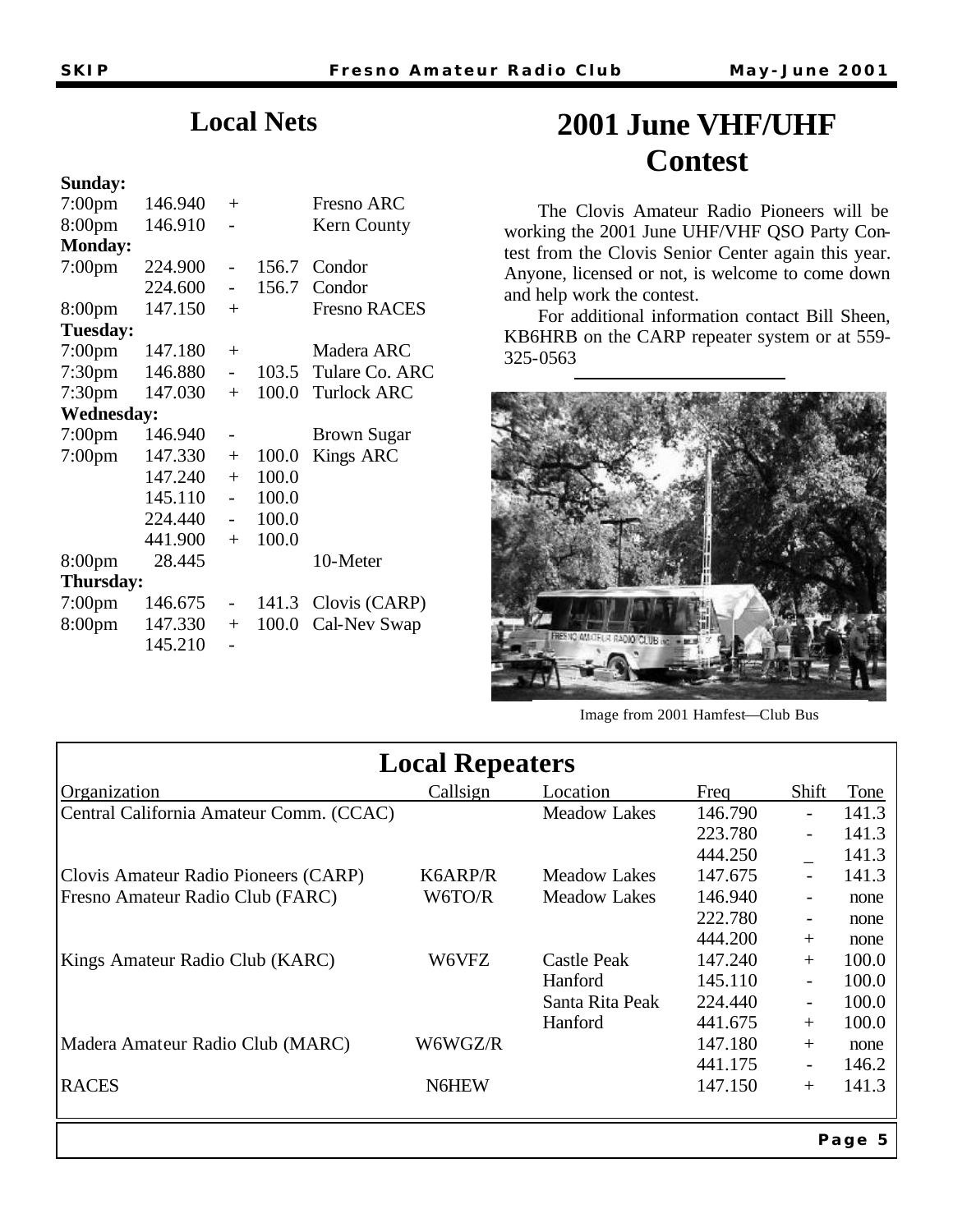### **MEETING OF THE BOARD OF DIRECTORS**

#### MAY 31, 2001

The meeting was called to order at 7:03 by president Jim, KF6GKC.

#### Members present:KF6GKC,WS6X,K6MI,WA6OIB, K6YRZ,KA6J,W7POR,KF6CL,WA6HII.

**Discussion:** Meeting location for the FARC monthly meetings. We have essentially lost our present meeting place at the school. Various other locations were discussed and will be investigated further for a future decision. Alternative locations were: FSU, Manchester Center, Fashion Fair Mall, The old Sierra Hospital, Fresno City College, and Cedar Lanes. Ken, WA6OIB will contact FSU and Fresno City College. Gene, W7POR will contact Cedar Lanes.

The June meeting will be held as planned at the M2 facility, graciously offered by Mike Staal. The meeting agenda will be preparations for field day, with the new Kenwood radio up and operational.

**Discussion:** Field Day. A generator has been secured by Jim, KF6GKC. Several locations were discussed, Coombs Ranch, Radio Flats, Prather shopping center, Meadow Lakes. These options will be investigated an a decision will be announced at the June meeting.

**Discussion:** Club Pic-nic. Ken, WA6OIB has graciously offered to host the club pic-nic. The date has been set for August 11.

**Discussion:** FARC membership dues. Following a brief treasurers report, Ken, WA6HII illustrated for the board the increasing expenses the club is experiencing. Printing and mailing of the SKIP, insurance, meeting place, have all increased. A brief discussion followed, and the board may be forced to approve a dues increase sometime in the future.

**Hamfest:** This years hamfest was reviewed and an expense report was presented by Ken, WA6HII. The club lost over \$300.00 on this years hamfest. Low attendance by our own members was generally viewed as a primary cause. The board also briefly discussed planning for future hamfests.

Motion to close the meeting at 9:03 by Ken, WA6OIB, and second by Harold, KF6CL.

Respectfully submitted, Jim Haynes KA6J

Images from 2001 Hamfest







# **Swap Section**

Do you have a for Sale or Want? This is the place for it! Place your for Sale or Want in the SKIP! Your swap can be up to 30 words in length and must be

Amateur Radio related.

**Members = \$FREE**! (\$2.50 for ea. 30 words after first 30) **Non-Members=\$2.50** (\$2.50 for ea. 30 words after first 30)

**WANTED**—Older VFO for Tube Type Transmitters. 7 MHz—Rob, KF6YLR (559) 227-6243

**FOR SALE—**KENWOOD TS 520 with microphone. Field Strenght meter. Telescoping antenna mast with 80/40/20 Meter Hustler Vertical. \$350.00 for all. Negotiable Jake Mirigian W6JXY 559-439-1146